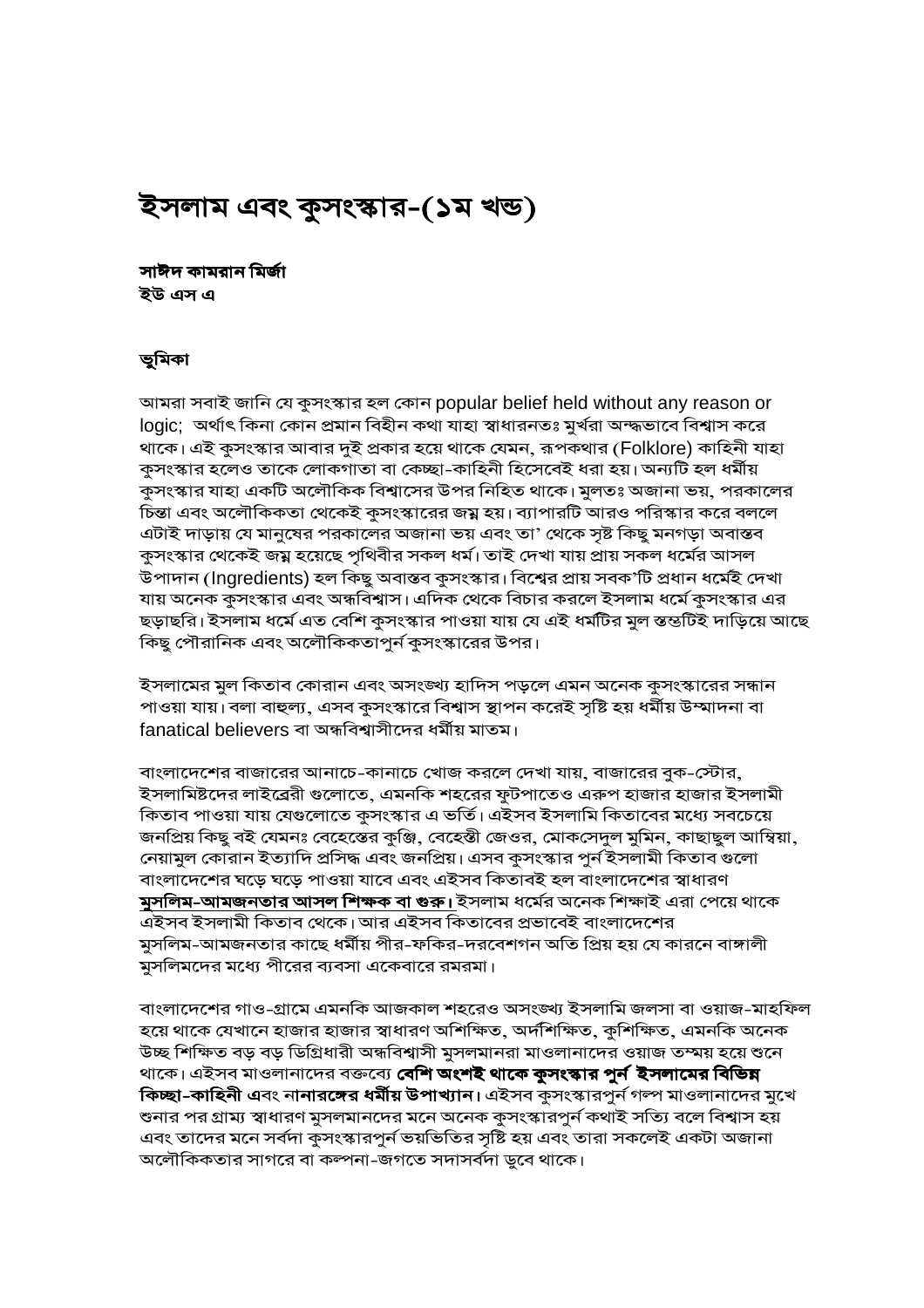ছোটবেলা এমনি অনেক ওয়াজ-মাহফিলে গিয়ে মাওলানাদের সুমধুর কঠে অনেক কুসংস্কারপুর্ন গাজাখুরি গল্প শুনে মাঝে মাঝে চিন্তা হত যে এইসব মাওলানারা কোথায় পায় এত কুসংস্কার। তাদের জ্ঞানের বহর দেখে অবাক হতাম। এখন দেখছি যে ইসলামি কিতাব গুলোতে কুসংস্কারের কোন অভাব নেই মা'শাল্লাহ। উল্লেখিত ঔসব ইসলামী কিতাব থেকেই পাঠদকদের জন্য কিছু ইসলামি কুসংস্কারের নমুনা পেশ করছি আমার এই ধারাবাহিক প্রবন্দ্ধে। উল্লেখ্য, এইসব কুসংস্কার ইসলামী কিতাব থেকে হুবুহ তুলে দিচ্ছি এবং ইহাতে আমার নিজের সৃষ্টি কিছুই নেই। তবে মাঝে মাঝে আমার অল্পকিছু রসালো মন্তব্য *(ব্রাকেটের ভিতরে)* থাকবে। আমার এবারকার ইসলামি কুসংস্কারে সিরিজ কেছুদিন ধরে চলবে আশ করি। এবার আসুন, আমরা খুজে দেখি মুসলিম-আমজনতা কিধরনের কুসংস্কারে ডুবে থাকে।

## <u>(১) আল্লাহপাক দুনিয়ার সবকিছু কি ভাবে বানালেন!</u>

আল্লাহ পাক পরয়ারদিগার সবকিছুর বানাবার পুর্বে তাহার কুদরতি নূরথেকে নবী মোহাম্মদের (দঃ) এর নূরকে সৃষ্টি করিয়াছেন। তারপর সেই মোহাম্মদী (দঃ) নুর থেকে আল্লাহ সকল মাখলুকের সৃষ্টি করিয়াছেন। প্রথমে আল্লাহ মোহাম্মদী নুরকে চারিভাগে ভাগ করেন এবং তার একভাগ দ্বারা আরসে আজীম, দ্বিতীয়ভাগ দ্বারা লেখার কলম, তৃতীয়ভাগ দ্বারা লওহে মাহফুজ তৈরী করেন। এবং চতুর্থভাগটিকে আবার চারিভাগে ভাগ করতঃ প্রথম ভাগ দিয়ে আরশবহনকারী ফেরেস্তা, দ্বিতীয়ভাগ দিয়ে আল্লাহর আরশ (সিংহাসন), এবং তৃতীয় ভাগ দ্বারা সকল ফেরেস্তাকুল সৃষ্টি করেন। অতঃপর চতুর্থ ভাগকে আবার চারি ভাগে ভাগ করে উহার প্রথম অংশ দ্বারা আসমান, দ্বিতীয় ভাগ দ্বারা পৃথিবী, এবং তৃতীয় ভাগ দ্বারা বেহেস্ত ও দোজখ তৈরী করেন। আবার চতুর্থ ভাগকে পুনরায় চার ভাগে ভাগ করিয়া প্রথম ভাগ দিয়ে মোমেনদের চোখের জ্যোতি, দ্বিতীয় ভাগ দ্বারা কলবের জ্যোতি, তৃতীয় ভাগ দ্বারা লা ইলাহ ইল্লাল্লহু মুহস্মদুর রাসুল্লাল্লাহর পবিত্র নুর তৈরী করিলেন, এবং বাকি চতুর্থ ভাগ দিয়ে পৃথিবীর অন্যান্য সকল বস্তু সমুহ সৃষ্টি করিলেন।

#### <u>(২) কলমের নিবের মাথা কি ভাবে ফাটিল!</u>

পাঠকগন আপনারা জানেন কি কলমের নিবের অগ্রভাগ কি ভাবে ফাটা হল? তবে শুনুন মনোযোগ দিয়ে। পুর্বোল্লিখিত সৃষ্টিকার্য্য সমাধা করিয়া আল্লাহ তায়ালা মাবুদ কলমকে আদেশ করিলেন, হে কলম! তুমি কলেমায় তাইয়্যেব-'লা ইয়ালাহ ইল্লাল্লাহু মুহাম্মাদুর রাসুলুল্লহ' লিখ। তখন কলম একাধারে চারিশত বৎসর ধরে (কার মতে চারি হাজার বৎস ধরে) 'লা ইলাহ ইল্লাল্লাহু' লিখতে লাগিল, কিন্তু কিছুতেই শেষ অংশ 'মুহাস্মদুর রাসুল্লাহ' লিখিল না। তখন আল্লাহ কলমকে জিজ্ঞেস করলেন, 'কলম তুমি কি লিখিয়াছ?' কলম যাহা লিখিয়াছিল তাহা আল্লাহকে দেখাল। আল্লাহ রাগের সুরে জিজ্ঞেস করলেন, 'তুমি শেষ অংশ লিখ নাই কেন? কলম উত্তুর দিল, 'হে প্রভু, আমি আপনার মহান পবিত্র নামের সঙ্গে আর কার নাম লিখতে সাহস করি নাই। তখন আল্লাহ রাগান্নিত সুরে বলিলেন, তুমি আমার পরম বন্দ্ধুর নামটি না লিখে বড্ড ভুল করেছ। তুমি তারা তারি আমার দোস্তের নামটি লিখ'। তখন কলম আল্লাহতায়ালাকে এভাবে নাখোশ দেখে ভয়ে কাঁপিয়া উঠিল এবং তাহাতে নিবের অগ্রভাগ ফাটিয়া গেল। কলমের নিবের মধ্যভাগে যে ফাটল দেখা যায় সেটা তারই নিদর্শন।যাহউক, কলম তারা তারি আল্লাহর পেয়ারে দোস্ত মুহাম্মদের নাম চারি হাজার বৎসর ধরে লিপিবদ্ধ করিতে লাগিল।

#### (৩) <u>আল্লাহর আরশ কত বড় এবং আরশ বহনকারী ফেরেস্তাদের আকার আকৃতি কিরূপ।</u>

আল্লাহ র আরশ এত বড় যে তাকে ধারণ করার জন্য মোট আঠার হাজার স্তস্তের উপরে স্থাপন করা হল। উহার এক স্তম্ভ থেকে আর এক স্তম্ভের দুরত্ব সাত শত বৎসরের পথ। স্তম্ভগুলোকে